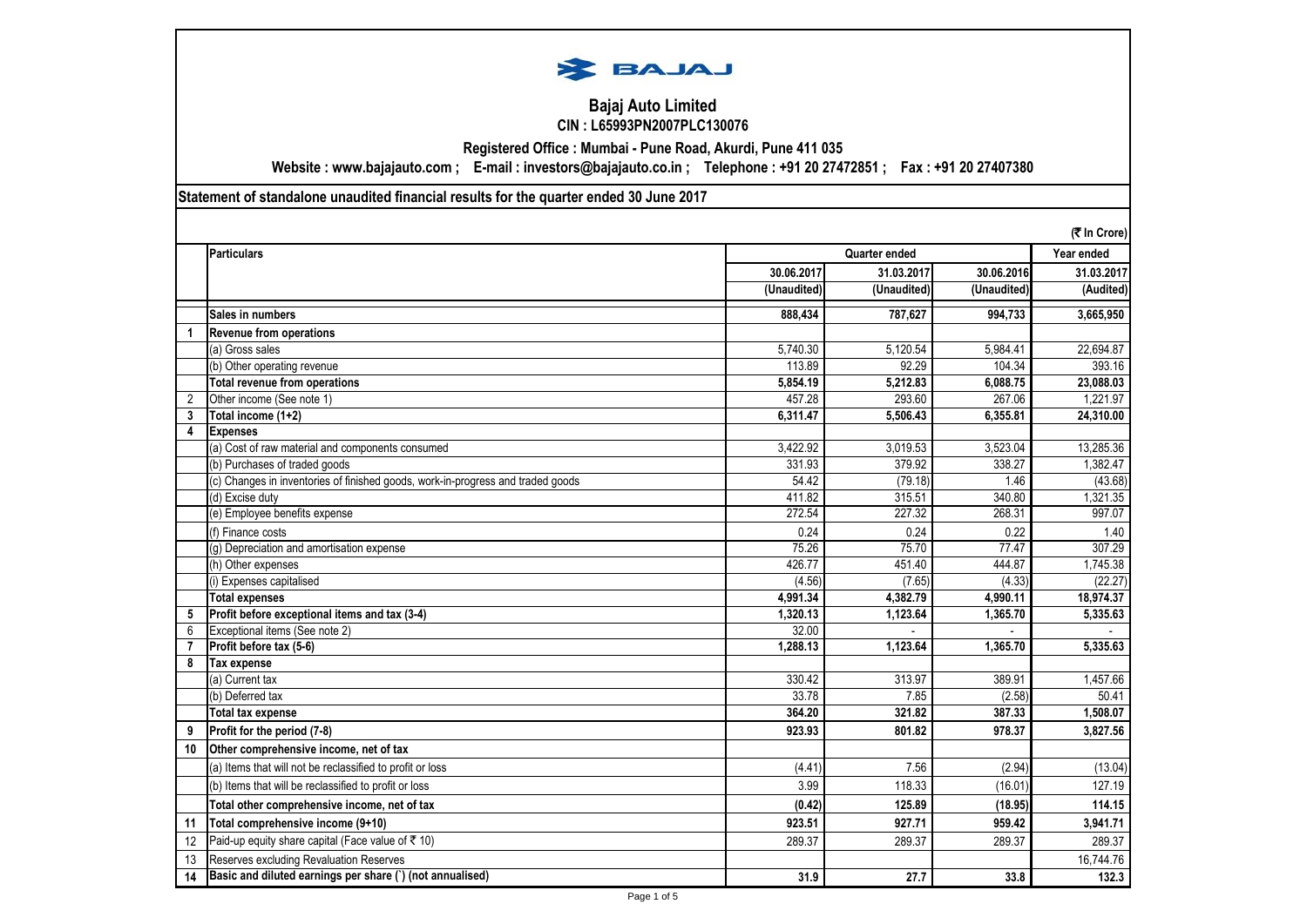## **Notes :**

1 Other income includes following -

| <b>Particulars</b> | <b>Quarter ended</b> |             |             | Year ended |
|--------------------|----------------------|-------------|-------------|------------|
|                    | 30.06.2017           | 31.03.2017  | 30.06.2016  | 31.03.2017 |
|                    | (Unaudited)          | (Unaudited) | (Unaudited) | (Audited)  |
| Investment income  | 394.01               | 217.68      | 220.18      | 963.19     |
| Others             | 63.27                | 75.92       | 46.88       | 258.78     |

- 2 Exceptional items represent a one time payment to dealers to compensate them for any losses incurred on introduction of GST as a result of pre-GST inventory held on 30 June 2017.
- 3 The Company has opted to publish Extracts of the Unaudited/Audited Consolidated Financial Results, pursuant to option made available as per Regulation 33 of the SEBI (Listing Obligations and Disclosure Requirements) Regulations, 2015. These standalone financial results are available on the Company's website viz. www.bajajauto.com and on the websites of BSE (www.bseindia.com) and NSE (www.nseindia.com).
- 4 ₹ 1 crore is equal to  $\bar{\tau}$  10 million.
- 5 The above results have been reviewed by the Audit Committee, approved by the Board of Directors in the meeting held on 20 July 2017 and subjected to a limited review by the statutory auditors.

**By order of the Board of Directors For Bajaj Auto Limited**

Pune **Rahul Bajaj** Date: 20 July 2017 **Chairman**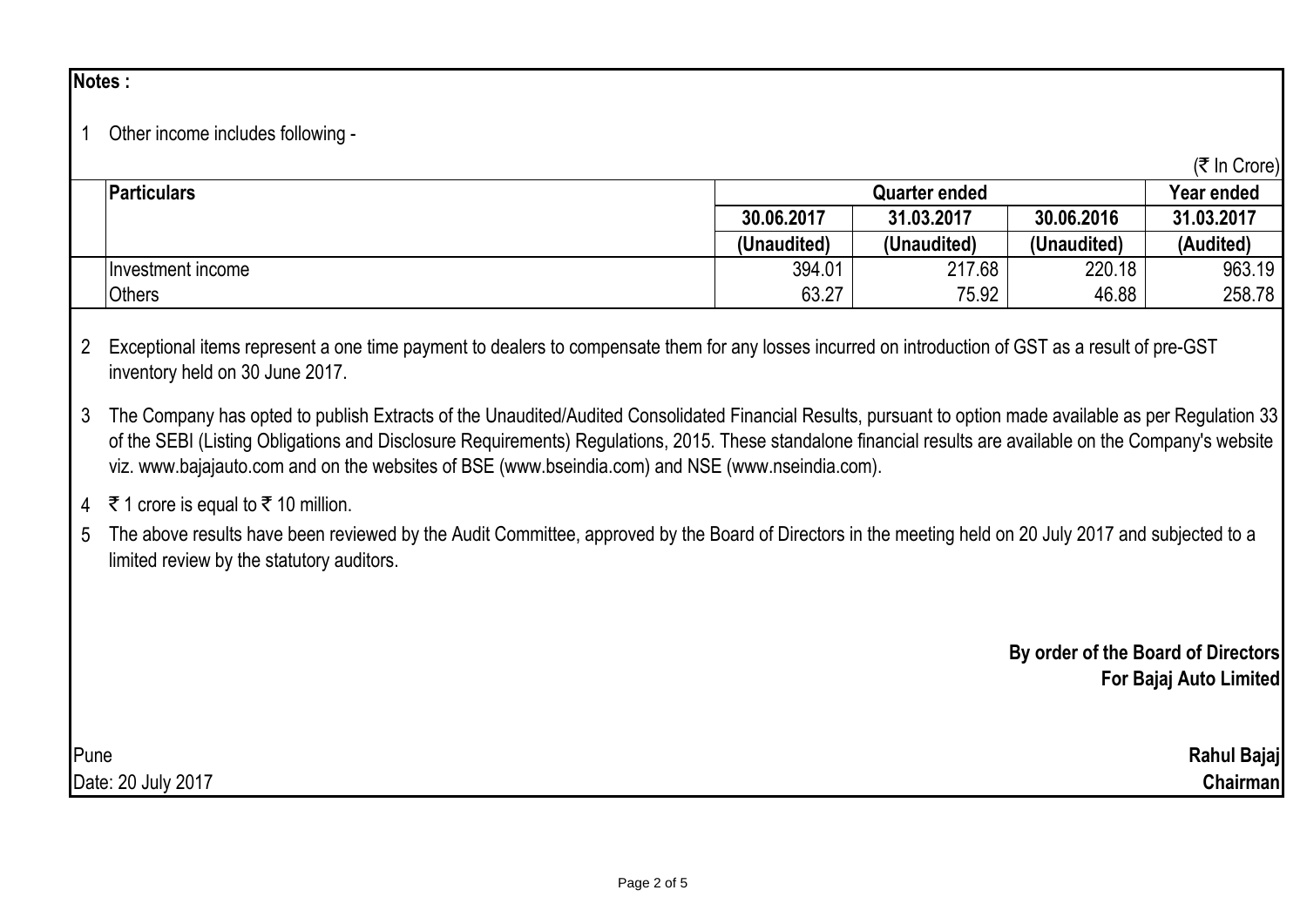

## **Bajaj Auto Limited CIN : L65993PN2007PLC130076**

**Registered Office : Mumbai - Pune Road, Akurdi, Pune 411 035**

**Website : www.bajajauto.com ; E-mail : investors@bajajauto.co.in ; Telephone : +91 20 27472851 ; Fax : +91 20 27407380**

## **Statement of consolidated unaudited financial results for the quarter ended 30 June 2017**

|                     |                                                                                 |                   |               |             | (₹ In Crore)         |
|---------------------|---------------------------------------------------------------------------------|-------------------|---------------|-------------|----------------------|
|                     | <b>Particulars</b>                                                              |                   | Quarter ended |             |                      |
|                     |                                                                                 | 30.06.2017        | 31.03.2017    | 30.06.2016  | 31.03.2017           |
|                     |                                                                                 | (Unaudited)       | (Unaudited)   | (Unaudited) | (Audited)            |
| $\mathbf{1}$        | <b>Revenue from operations</b>                                                  |                   |               |             |                      |
|                     | (a) Gross sales                                                                 | 5,740.30          | 5,120.54      | 5,984.41    | 22,694.87            |
|                     | (b) Other operating revenue                                                     | 113.89            | 92.29         | 104.34      | 393.16               |
|                     | <b>Total revenue from operations</b>                                            | 5,854.19          | 5,212.83      | 6,088.75    | 23.088.03            |
| $\overline{2}$      | Other income (See note 2)                                                       | 323.47            | 293.74        | 267.09      | 1,222.23             |
| 3                   | Total income (1+2)                                                              | 6,177.66          | 5.506.57      | 6,355.84    | 24,310.26            |
| 4                   | <b>Expenses</b>                                                                 |                   |               |             |                      |
|                     | (a) Cost of raw material and components consumed                                | 3,422.92          | 3,019.53      | 3,523.04    | 13,285.36            |
|                     | (b) Purchases of traded goods                                                   | 331.93            | 379.92        | 338.27      | 1,382.47             |
|                     | (c) Changes in inventories of finished goods, work-in-progress and traded goods | 54.42             | (79.18)       | 1.46        | (43.68)              |
|                     | (d) Excise duty                                                                 | 411.82            | 315.51        | 340.80      | 1,321.35             |
|                     | (e) Employee benefits expense                                                   | 272.70            | 227.42        | 268.31      | 997.39               |
|                     | (f) Finance costs                                                               | 0.24              | 0.24          | 0.22        | 1.40                 |
|                     | (q) Depreciation and amortisation expense                                       | 75.26             | 75.70         | 77.47       | 307.29               |
|                     | (h) Other expenses                                                              | 427.03            | 452.34        | 445.22      | 1,748.02             |
|                     | (i) Expenses capitalised                                                        | (4.56)            | (7.65)        | (4.33)      | (22.27)<br>18,977.33 |
|                     | <b>Total expenses</b>                                                           | 4,991.76          | 4,383.83      | 4,990.46    |                      |
| 5                   | Share of profits of associate (after tax)                                       | 47.05             | 61.32         | 61.65       | 254.62               |
| 6                   | Profit before exceptional items and tax (3-4+5)                                 | 1,232.95          | 1,184.06      | 1,427.03    | 5,587.55             |
| $\overline{7}$<br>8 | Exceptional items (See note 3)                                                  | 32.00<br>1,200.95 | 1,184.06      | 1,427.03    | 5,587.55             |
| 9                   | Profit before tax (6-7)<br><b>Tax expense</b>                                   |                   |               |             |                      |
|                     | (a) Current tax                                                                 | 330.42            | 313.97        | 389.91      | 1,457.66             |
|                     | (b) Deferred tax                                                                | 33.78             | 7.85          | (2.58)      | 50.41                |
|                     | <b>Total tax expense</b>                                                        | 364.20            | 321.82        | 387.33      | 1,508.07             |
| 10                  | Profit after tax (8-9)                                                          | 836.75            | 862.24        | 1,039.70    | 4,079.48             |
| 11                  | Profit attributable to non-controlling interest                                 | 0.01              | (0.01)        |             | (0.01)               |
| 12                  | Profit for the period (10-11)                                                   | 836.74            | 862.25        | 1,039.70    | 4,079.49             |
| 13                  | Other comprehensive income, net of tax                                          |                   |               |             |                      |
|                     | (a) Items that will not be reclassified to profit or loss                       | (4.41)            | 5.67          | (2.94)      | (14.93)              |
|                     | (b) Items that will be reclassified to profit or loss                           | 129.24            | 42.44         | (12.17)     | (54.17)              |
|                     | Total other comprehensive income, net of tax                                    | 124.83            | 48.11         | (15.11)     | (69.10)              |
|                     |                                                                                 | 961.57            | 910.36        | 1,024.59    | 4,010.39             |
| 14                  | Total comprehensive income (12+13)                                              |                   |               |             |                      |
|                     |                                                                                 |                   |               |             |                      |
| 15                  | Profit attributable to:                                                         |                   |               |             |                      |
|                     | Owners of the company                                                           | 836.74            | 862.25        | 1,039.70    | 4,079.49             |
|                     | Non-controlling interests                                                       | 0.01              | (0.01)        |             | (0.01)               |
| 16                  | Total comprehensive income attributable to:                                     |                   |               |             |                      |
|                     | Owners of the company                                                           | 961.57            | 910.36        | 1.024.59    | 4,010.39             |
|                     | Non-controlling interests                                                       | 0.01              | (0.01)        |             | (0.01)               |
|                     |                                                                                 |                   |               |             |                      |
| 17                  | Paid-up equity share capital (Face value of ₹10)                                | 289.37            | 289.37        | 289.37      | 289.37               |
| 18                  | Reserves excluding Revaluation Reserves                                         |                   |               |             | 17,567.20            |
| 19                  | Basic and diluted earnings per share () (not annualised)                        | 28.9              | 29.8          | 35.9        | 141.0                |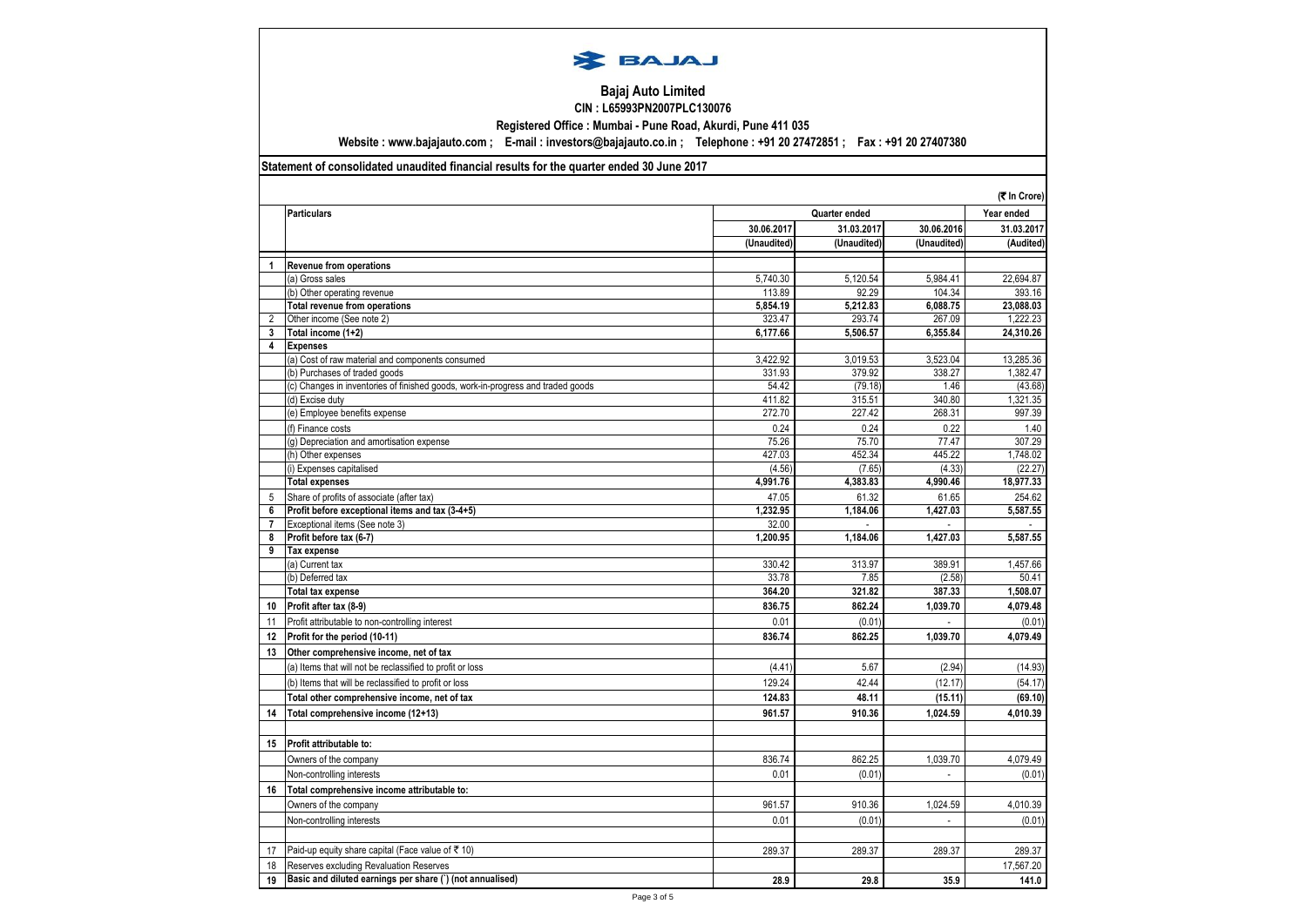|                | Segment-wise revenue, results and capital employed (consolidated) |                                   |                        |             | (そ In Crore) |
|----------------|-------------------------------------------------------------------|-----------------------------------|------------------------|-------------|--------------|
|                | <b>Particulars</b>                                                | <b>Quarter ended</b>              |                        |             |              |
|                |                                                                   | 30.06.2017                        | 31.03.2017             | 30.06.2016  | 31.03.2017   |
|                |                                                                   | $\overline{(\mathsf{Unaudited})}$ | (Unaudited)            | (Unaudited) | (Audited)    |
| $\mathbf 1$    | <b>Segment revenue</b>                                            |                                   |                        |             |              |
|                | Automotive                                                        | 5,918.72                          | 5,288.89               | 6,135.66    | 23,347.07    |
|                | Investments                                                       | 258.94                            | 217.68                 | 220.18      | 963.19       |
|                | <b>Total</b>                                                      | 6,177.66                          | 5,506.57               | 6,355.84    | 24,310.26    |
| $\overline{2}$ | Segment profit before tax and finance costs                       |                                   |                        |             |              |
|                | Automotive                                                        | 942.79                            | 967.03                 | 1,207.49    | 4,627.42     |
|                | Investments                                                       | 258.40                            | 217.27                 | 219.76      | 961.53       |
|                | <b>Total</b>                                                      | 1,201.19                          | 1,184.30               | 1,427.25    | 5,588.95     |
|                | Less: Finance costs                                               | 0.24                              | 0.24                   | 0.22        | 1.40         |
|                | Total profit before tax                                           | 1,200.95                          | 1,184.06               | 1,427.03    | 5,587.55     |
| $\mathbf{3}$   | Capital employed                                                  |                                   |                        |             |              |
|                | <b>Segment assets</b>                                             |                                   |                        |             |              |
|                | Automotive                                                        | 7,864.89                          | 7,631.99               | 7,378.92    | 7,631.99     |
|                | Investments                                                       | 14,481.08                         | 13,605.69              | 11,397.27   | 13,605.69    |
|                | Unallocable                                                       | 340.95                            | 399.94                 | 207.44      | 399.94       |
|                | Sub-total                                                         | 22,686.92                         | $\overline{21},637.62$ | 18,983.63   | 21,637.62    |
|                | <b>Segment liabilities</b>                                        |                                   |                        |             |              |
|                | Automotive                                                        | 3,293.66                          | 3,279.85               | 3,546.45    | 3,279.85     |
|                | Investments                                                       |                                   |                        |             |              |
|                | Unallocable                                                       | 15.74                             | 15.74                  | 34.37       | 15.74        |
|                | Sub-total                                                         | 3,309.40                          | 3,295.59               | 3,580.82    | 3,295.59     |
|                | <b>Capital employed</b>                                           |                                   |                        |             |              |
|                | Automotive                                                        | 4,571.23                          | 4,352.14               | 3,832.47    | 4,352.14     |
|                | Investments                                                       | 14,481.08                         | 13,605.69              | 11,397.27   | 13,605.69    |
|                | Unallocable                                                       | 325.21                            | 384.20                 | 173.07      | 384.20       |
|                | <b>Total</b>                                                      | 19,377.52                         | 18,342.03              | 15,402.81   | 18,342.03    |